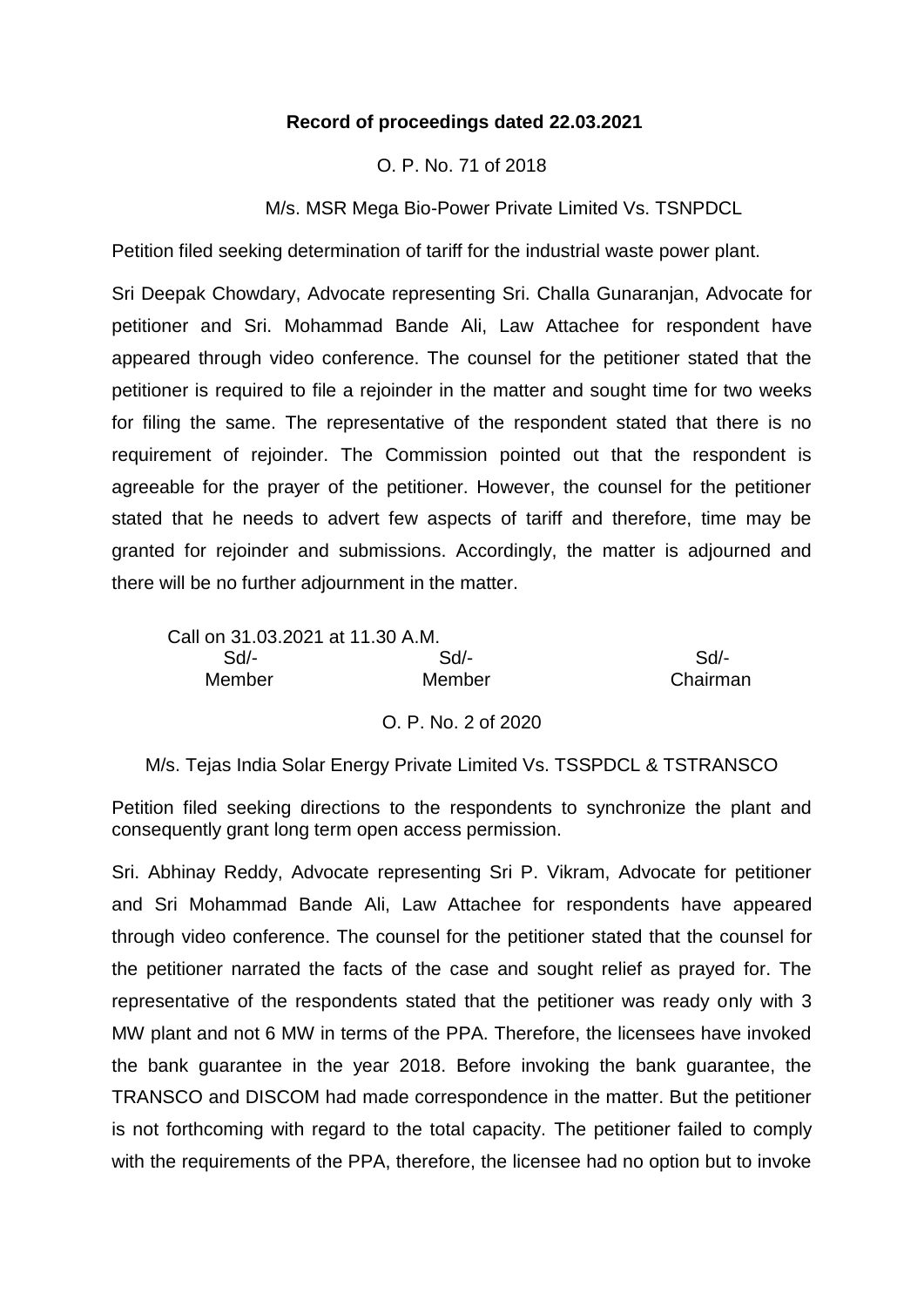the bank guarantee. The representative of the respondents sought to explain the action taken by the respondents by quoting extensively from the counter affidavit. At this stage, the counsel for the petitioner sought further time to clarify the factual position in the matter. Accordingly, the matter is adjourned.

Call on 31.03.2021 at 11.30 A.M. Sd/- Sd/- Sd/- Member Member Chairman

## O. P. No. 6 of 2020

## M/s. Satec Envir Engineering (India) Private Limited Vs. TSSPDCL & Spl. Chief Secretary, Energy Department

Petition filed seeking extension of SCOD and granting time for completing the project.

Sri. P. Srinivasa Rao, Advocate for the petitioner and Sri Mohammad Bande Ali, Law Attachee for respondents have appeared through video conference. The counsel for the petitioner stated that the matter involves the extension of SCOD of the project. The petitioner has sought extension of SCOD as was done in the earlier cases decided by the Commission relying on the force majeure conditions. He thoroughly explained the dates and events, which resulted in SCOD being not declared till date. He also stated that the respondents have stated several facts about sending letters including default notice to the petitioner, which have not been received by the petitioner. He pointed out that the reply is filed denying such communication made by the licensees.

The Commission sought to know why a pleading of change in law is made. In reply, the counsel for the petitioner pointed out that action taken by the respondents as also the policy adopted by the government do constitute change in law. It is his case that the facts and circumstances tend more towards the force majeure events than that of change in law and as such, this contention may be considered in that context only.

The representative of the respondents stated that the petitioner ought to have completed the project in 12 months and at best by 30.06.2017, which the government had allowed and the Commission had accepted. Despite several letters by the respondents to the petitioner to avail the benefit of extended SCOD, the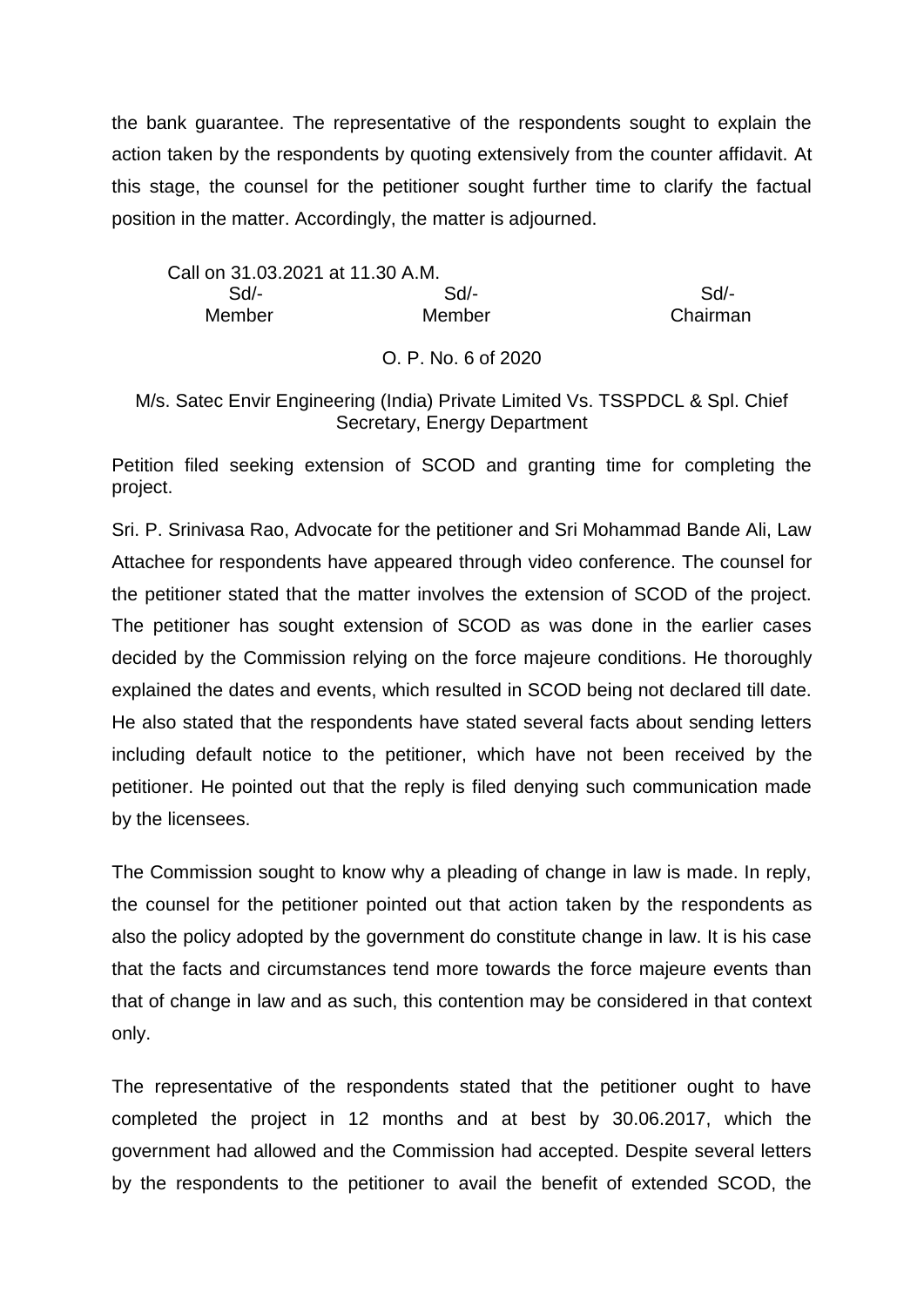petitioner was not forthcoming to comply with the same and to complete the project. The licensees had no option to invoke the bank guarantee and terminate the agreement. The said action was also communicated to the petitioner. Now at this belated stage, the petitioner is not entitled to the relief sought for having not completed the project as yet.

The counsel for the petitioner pleaded for allowing the petition and granting 6 months time to achieve the SCOD. At the same time, he was emphatic that the petitioner is not in receipt of any communication on the aspect of bank guarantee default notice and termination of the PPA. The Commission required the licensees to place the relevant proof of serving of the alleged letters to the petitioner, as it is not sufficient to state in the counter affidavit. The matter is adjourned for sole purpose. Accordingly, the matter is adjourned.

| Call on 31.03.2021 at 11.30 A.M. |        |          |
|----------------------------------|--------|----------|
| Sd/-                             | $Sd$ - | Sd       |
| Member                           | Member | Chairman |

O. P. No. 72 of 2018

M/s. Kallam Spinning Mills Limited Vs. TSDISCOMs

Petition filed seeking directions to the DISCOMs to procure power from its hydel project.

Sri P. Srinivasa Rao, Advocate for the petitioner and Sri Mohammad Bande Ali, Law Attachee for the respondents have appeared through video conference. The counsel for the petitioner stated that the petitioner requested for procurement of balance capacity of the hydel project under the existing agreement. This request is now being made due to the reason that earlier that capacity was utilized for captive consumption in the combined state of Andhra Pradesh, which is not feasible now. The situation arose due to bifurcation of the erstwhile state of Andhra Pradesh and the said capacity cannot be utilized as captive power, as it will attract several charges and is uneconomical. The petitioner made a request to the DISCOM to procure the said capacity also at a rate of Rs. 4.20 per unit as in any case they are required to comply with the renewable power purchase obligation.

The counsel for the petitioner also stated that the present agreement would expire in about 11 months that is February, 2022, as such the present request is made for the